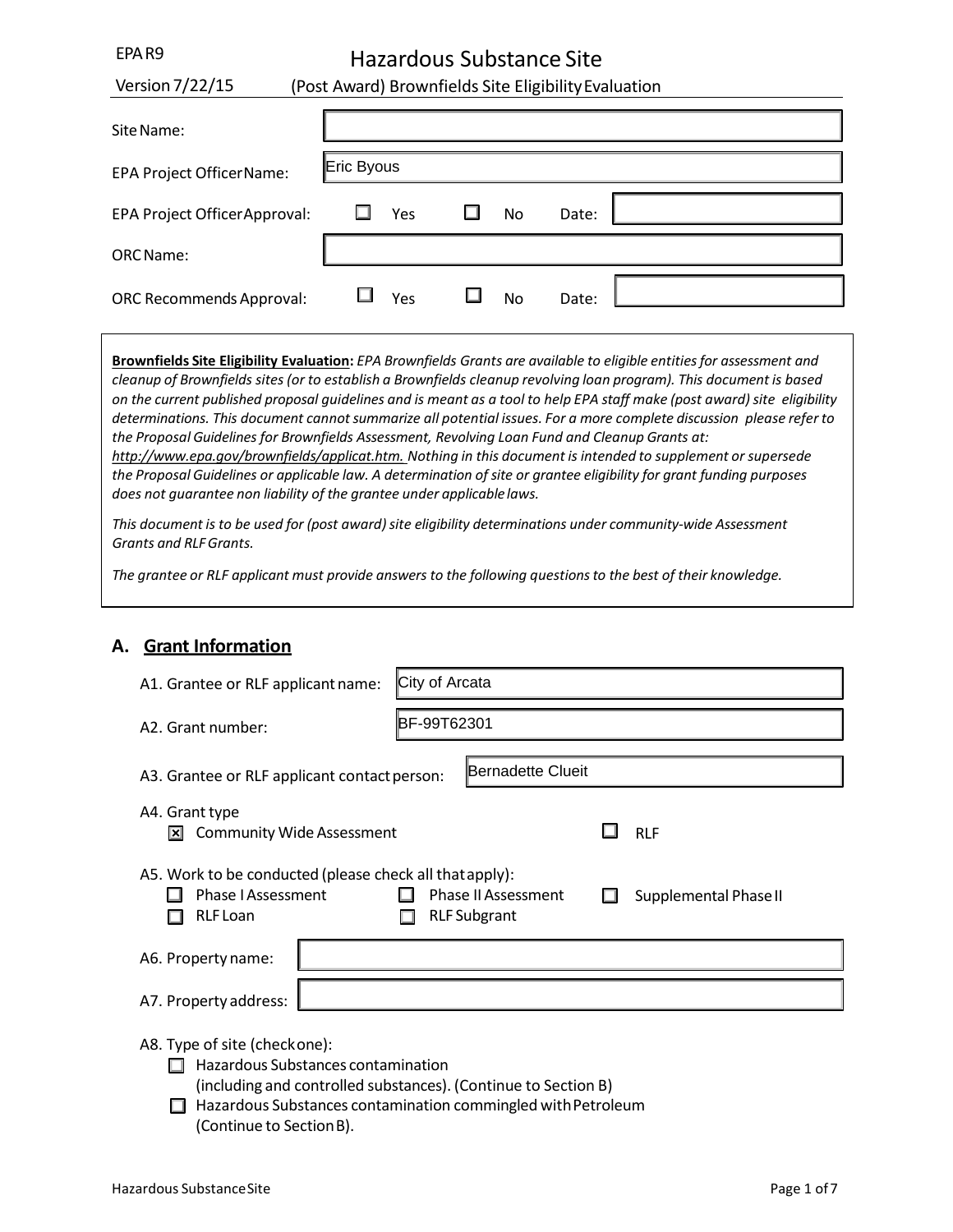## **B. Ineligible Sites**

Some sites are not eligible by statute, others sites may require more information please complete **Attachment A**, before moving on to Section C.

## **C. Site background Information**

- C1. Does the site meet the definition of a Brownfields Site? Is the site "real property, the expansion, redevelopment or reuse of which is complicated by the presence or potential presence of hazardous substances, pollutants or contaminants"? ■ Yes ■ No *If <u>No</u>, the site is ineligible*
- C2. Provide a 1‐2 paragraph explanation of ownership and operation history of the property including how and when the site became contaminated. Include a description of any previous known uses and any known disposal of hazardous substances, pollutants or contaminants. If the land has been vacant for many years, indicate why you think the site is contaminated. You may attach relevant pages of Phase I or other investigation reports, if available.

C3. List known or suspected contaminant(s). *Additional space provided on page5.*

## **D. Hazardous Substances Site Eligibility – Is the Grantee/RLF Applicant considered a Responsible Party?**

*The questions in this section will help EPA determine whether the Grantee (or the RLF borrower) is considered a responsible party at the site*. *If grantee or borrower isresponsible for cleanup at the site – the site is not eligible for Brownfieldsfunding.*

- D1. Does the grantee own the Property?  $\Box$  Yes  $\Box$  No
- D2. If the grantee does not own the property, who is the current owner?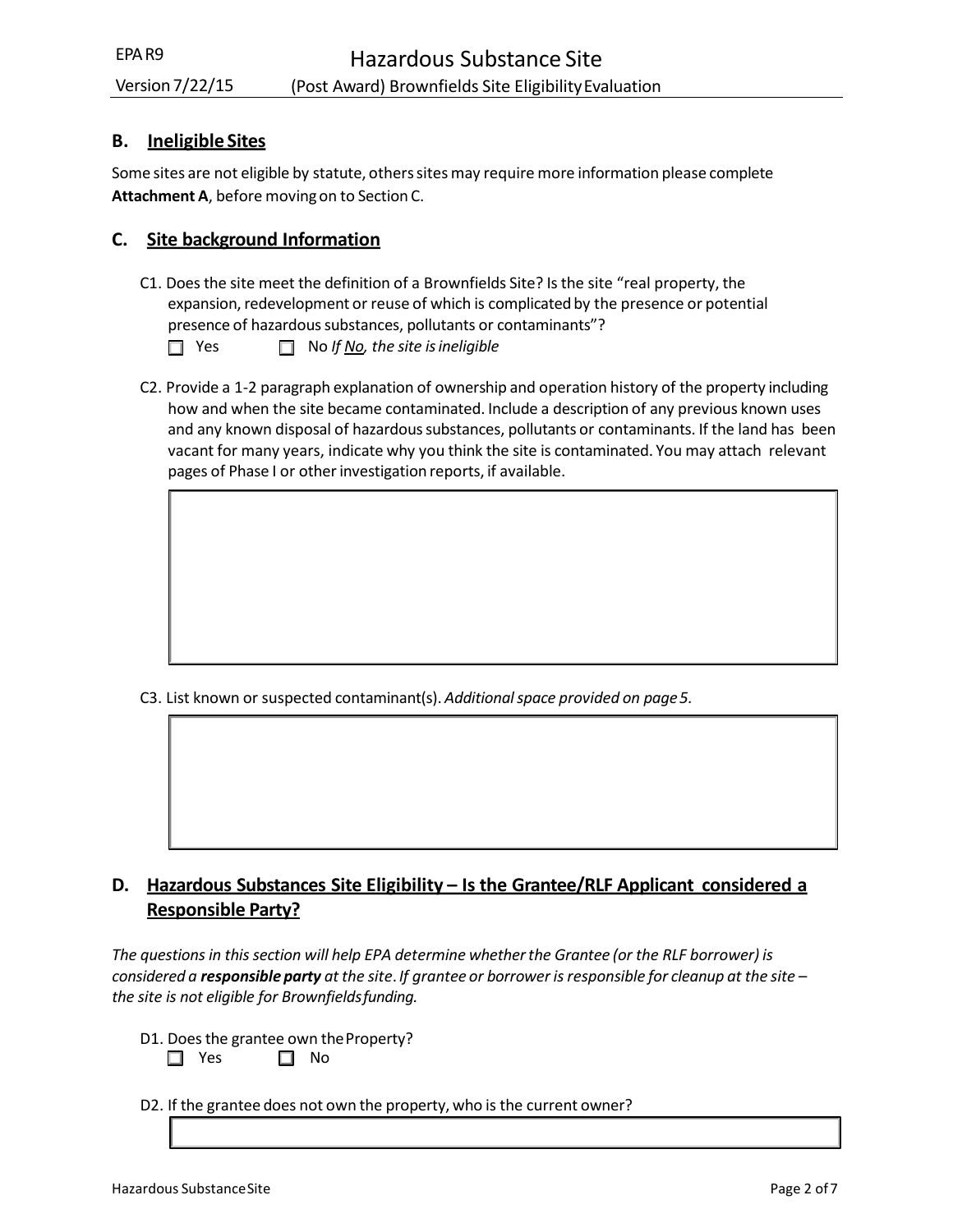D3. Does the grantee/RLF applicant (or its tenants) currently operate or has it ever operated the site?  $\Box$  Yes  $\Box$  No

If no, who operates thesite?

D4. Did any or all of the disposal of hazardous substances at the site occur AFTER the grantee/RLF applicant acquired or operated theproperty?

| Yes | No |
|-----|----|
|     |    |

**Describe:** *(Additional space provided on page 5.)*

| D5. Has the grantee/RLF applicant (or its tenants) ever arranged for disposal or transported waste to |  |  |
|-------------------------------------------------------------------------------------------------------|--|--|
| the site?                                                                                             |  |  |

| □      | Yes | If Yes, the site is ineligible       |
|--------|-----|--------------------------------------|
|        |     | $\Box$ Arranged for disposal         |
|        |     | $\Box$ Transported waste to the site |
| $\Box$ | Nο  |                                      |

- D6. Does the grantee /RLF applicant have a relationship with the owner or any person responsible for cleanup the site (familial, contractual, financial or corporate).
	- $\Box$  $\Box$

No

Yes *If Yes, the site may be ineligible (describebelow)*

**Describe:** *(Additional space provided on page 5.)*

*\*If the grantee/RLF applicant answered "yes" to any of above the criteria in Questions D2‐D6 – the site may be ineligible.*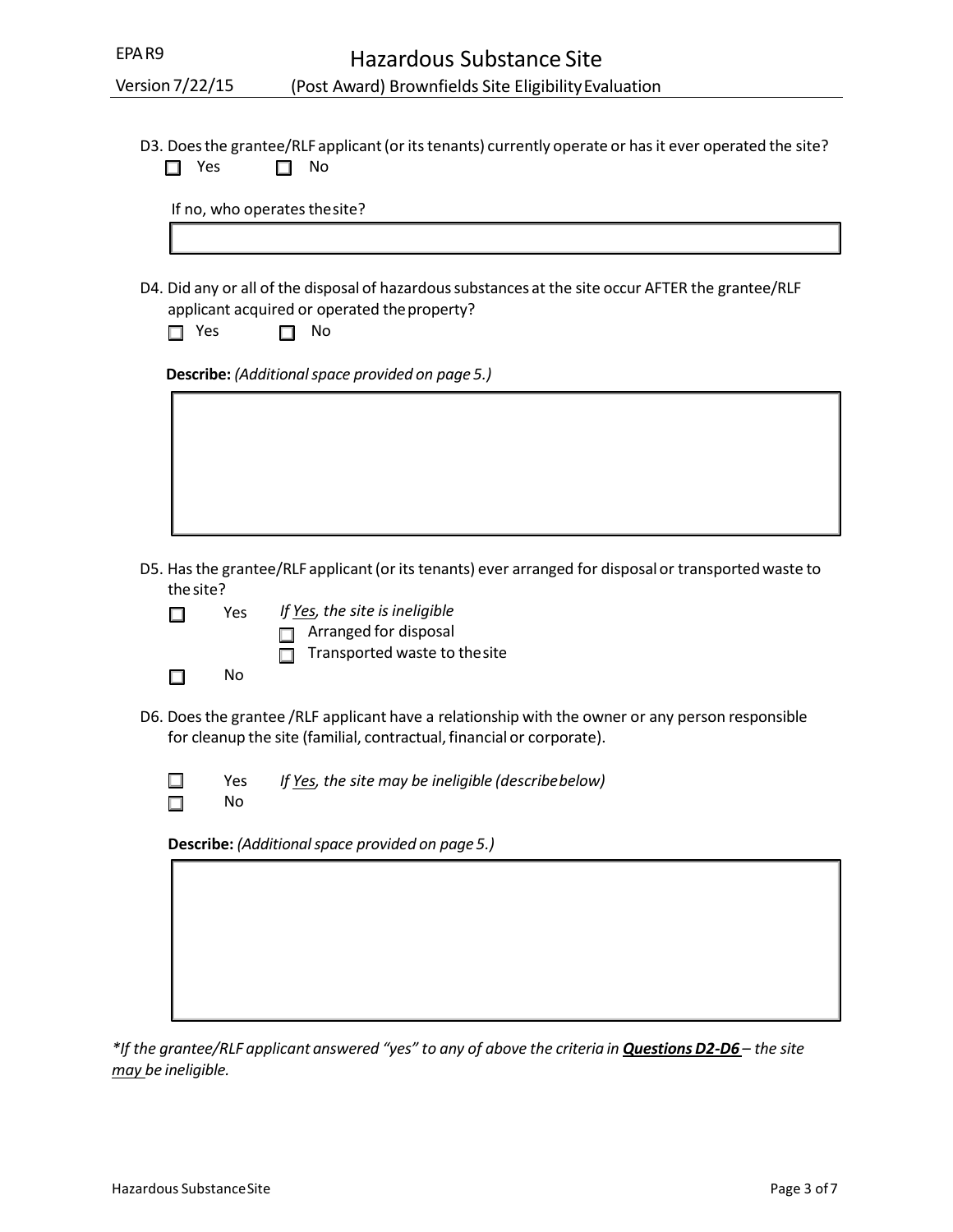(Post Award) Brownfields Site EligibilityEvaluation

## **Answer Questions #D7‐D10 if the grantee/borrower owns the site.**

|             | D7. How did the Grantee/RLF applicant acquire the property?                                       |
|-------------|---------------------------------------------------------------------------------------------------|
|             | Tax Foreclosure<br><b>Eminent Domain</b>                                                          |
|             | Purchase Other<br>Donation                                                                        |
|             | (Explain):                                                                                        |
|             |                                                                                                   |
|             |                                                                                                   |
|             | D8. Date Property was acquired (Please provide month, day, and year):                             |
|             |                                                                                                   |
|             | D9. Did the owner conduct due diligence or All Appropriate Inquiry (AAI) prior to acquiring       |
|             | property? See 40 CFR Part 312, Standards and Practices for All Appropriate Inquiries,             |
| Final Rule. |                                                                                                   |
|             |                                                                                                   |
| Yes         | No If No, the site is ineligible.                                                                 |
|             | Provide date AAI Phase I was completed or describe due diligence activities:                      |
|             |                                                                                                   |
| Date:       |                                                                                                   |
|             |                                                                                                   |
|             | Due Diligence Description:                                                                        |
|             |                                                                                                   |
|             |                                                                                                   |
|             |                                                                                                   |
|             |                                                                                                   |
|             |                                                                                                   |
|             |                                                                                                   |
|             |                                                                                                   |
|             |                                                                                                   |
|             | D10. Did the grantee/RLF applicant take reasonable steps* with regard to the contamination at the |
| site?       |                                                                                                   |

Yes No *If No, the site isineligible.*

**Describe**:

| --------- |  |  |  |
|-----------|--|--|--|
|           |  |  |  |
|           |  |  |  |
|           |  |  |  |
|           |  |  |  |
|           |  |  |  |
|           |  |  |  |
|           |  |  |  |
|           |  |  |  |
|           |  |  |  |
|           |  |  |  |
|           |  |  |  |
|           |  |  |  |
|           |  |  |  |
|           |  |  |  |
|           |  |  |  |

*\*"Reasonable steps with regard to contamination at the site" includes, as appropriate; stopping continuing releases, preventing threatened releases, and preventing or limiting human, environmental or natural resource exposure in to earlier hazardous substance releases. For more information see EPA's March 6, 2003 "Common Elements" guidance, see web link at:* 

*[http://www.epa.gov/compliance/resources/policies/cleanup/superfund/common‐elem‐ref.pdf](http://www.epa.gov/compliance/resources/policies/cleanup/superfund/common-elem-ref.pdf)*

**NOTE:** Because of the complexities of hazardous waste sites, consultation with legal counsel will be necessary. Your Project Officer will notify you of the site eligibility determination or if additional information is required.

Version7/22/15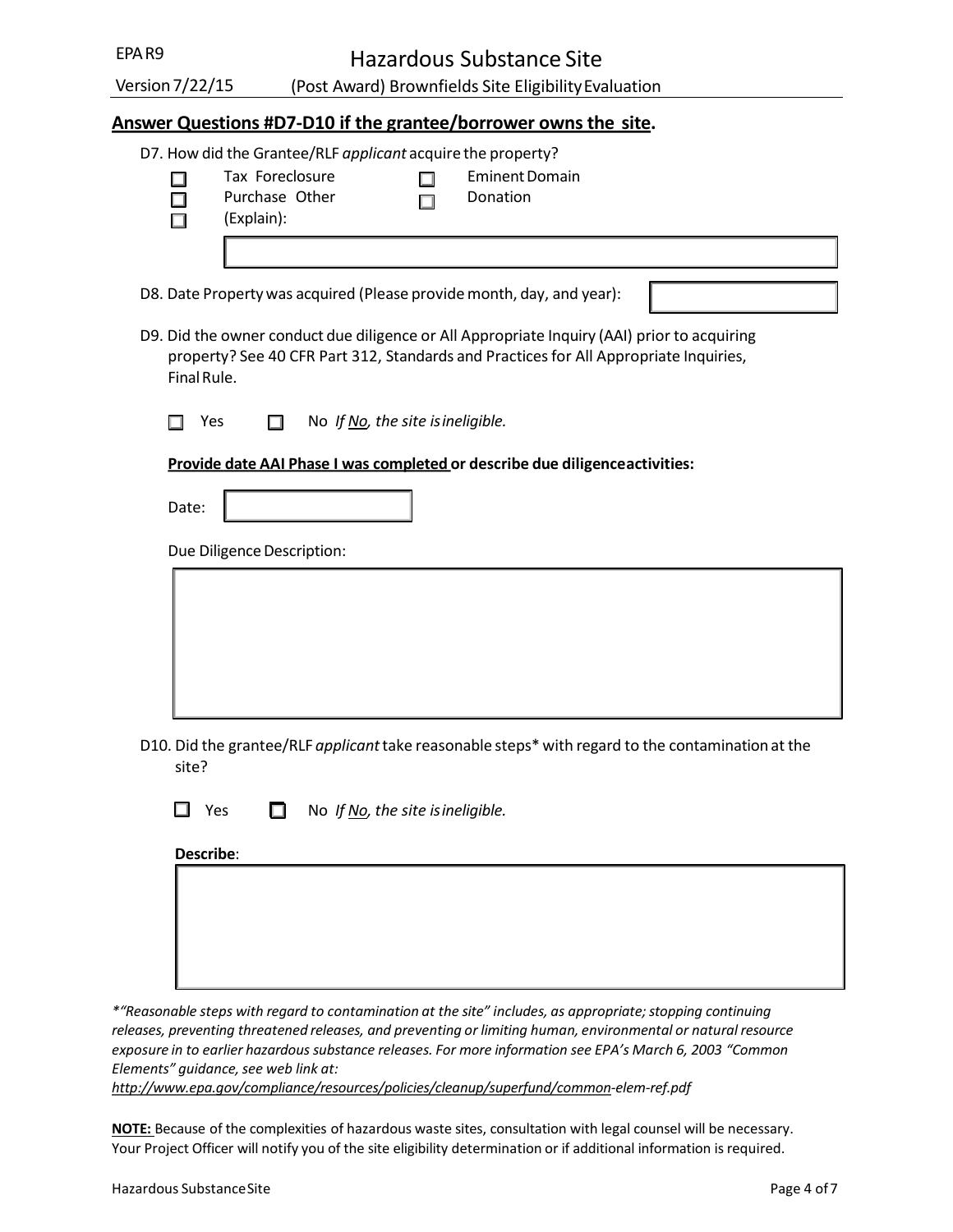Version7/22/15

*Additional Information (Please identify section needing furtherdescription):*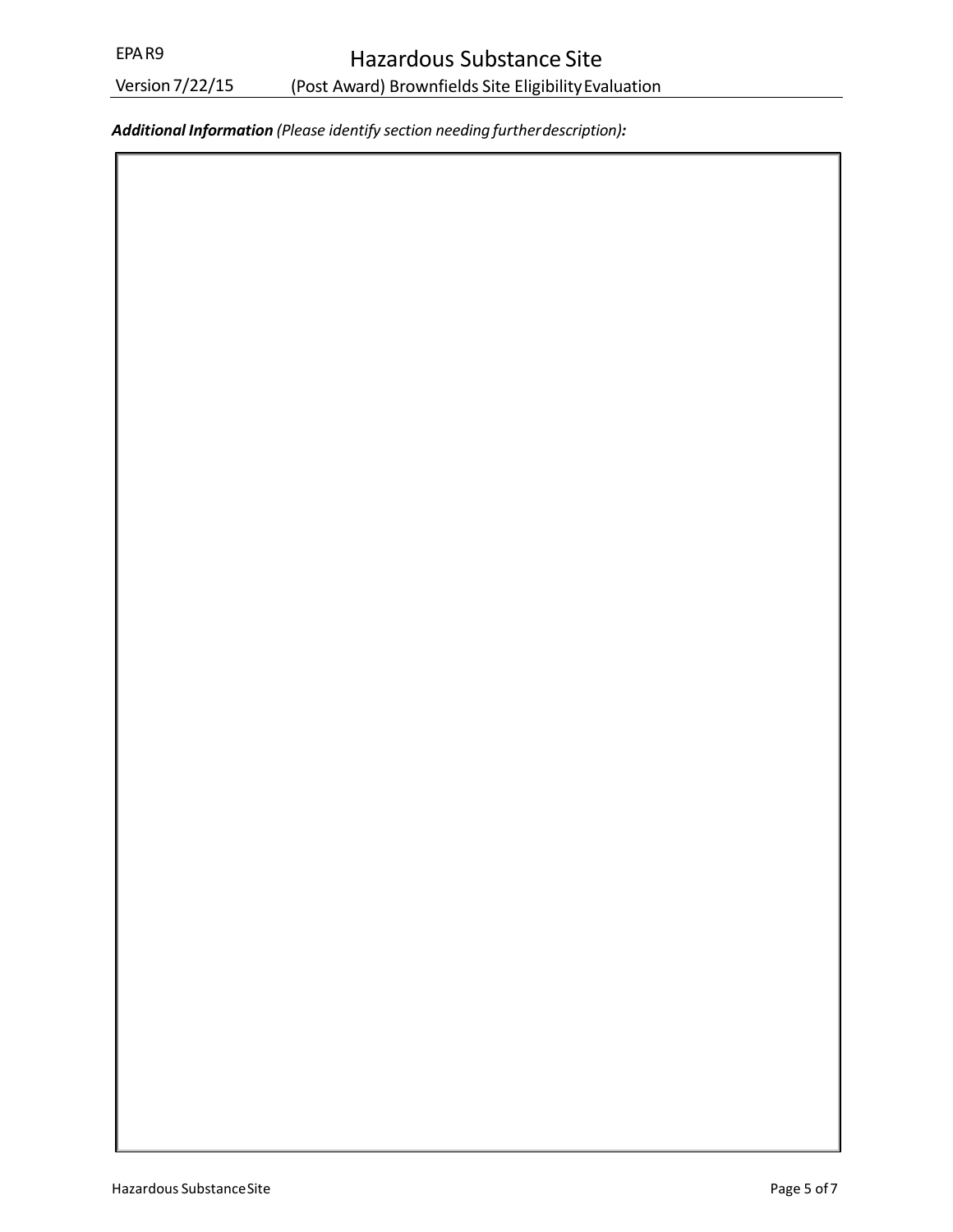## **Attachment A**

#### **Ineligible Sites and Sites Requiring Property SpecificDeterminations**

| Property Name:    |  |
|-------------------|--|
| Property Address: |  |

#### **I. Sites Not Eligible for Funding By Statute**

*If the answer is "Yes" to any of the questions below the site isineligible.*

- 1. Is the facility listed (or proposed for listing) on the National Priorities List? *If* Yes, the site is ineligible.  $\Box$  Yes  $\Box$  No
- the site is ineligible.  $\Box$  Yes  $\Box$  No 2. Is the facility subject to unilateral administrative orders, court orders, administrative orders on consent, or judicial consent decrees issued to or entered into by parties under CERCLA? (If *Yes*,
- 3. Is the facility subject to the jurisdiction, custody, or control of the US government? (*Question* does not apply for land held in trust by the US government for an Indian tribe). If <u>Yes</u>, the site is *ineligible.*  $\Box$  Yes  $\Box$  No

## **II. Sites Eligible for a Property Specific Determination by EPA**

 *information per Appendix 1 section 1.5 of the ProposalGuidelinesfor BrownfieldsAssessment, Revolving If the answer is Yes to any of the questions below (1 –7), a property specific determination isthe appropriate method for determining eligibility. The grantee or RLF applicant will need to submit Loan Fund and Cleanup Grants.*

1. Is the site / facility subject to a planned or ongoing CERCLA removal action?

| $\Box$ Yes |  | $\square$ No |
|------------|--|--------------|
|------------|--|--------------|

2. Has the site/facility been the subject of a unilateral administrative order, court order, an administrative order on consent or judicial consent decree that has been issued to or entered into by the parties, or been issued a permit by the U.S. or an authorized state under the Solid Waste Disposal Act (as amended by the Resource Conservation and Recovery Act (RCRA)), the Federal Water Pollution Control Act (FWPCA), the Toxic Substances Control Act (TSCA), or the Safe Drinking Water Act (SWDA)?

 $\Box$  Yes  $\Box$  No

3. Is the site/facility subject to corrective action orders under RCRA (sections 3004(u) or 3008(h)) and has there been a corrective action permit or order issued or modified to require corrective measures?

| I | <b>Yes</b> |  | No |
|---|------------|--|----|
|---|------------|--|----|

- 4. Is the site/facility a land disposal unit that has submitted a RCRA closure notification under subtitle C of RCRA and is subject to closure requirements specified in a closure plan or permit?
	- $\Box$  Yes  $\Box$  No